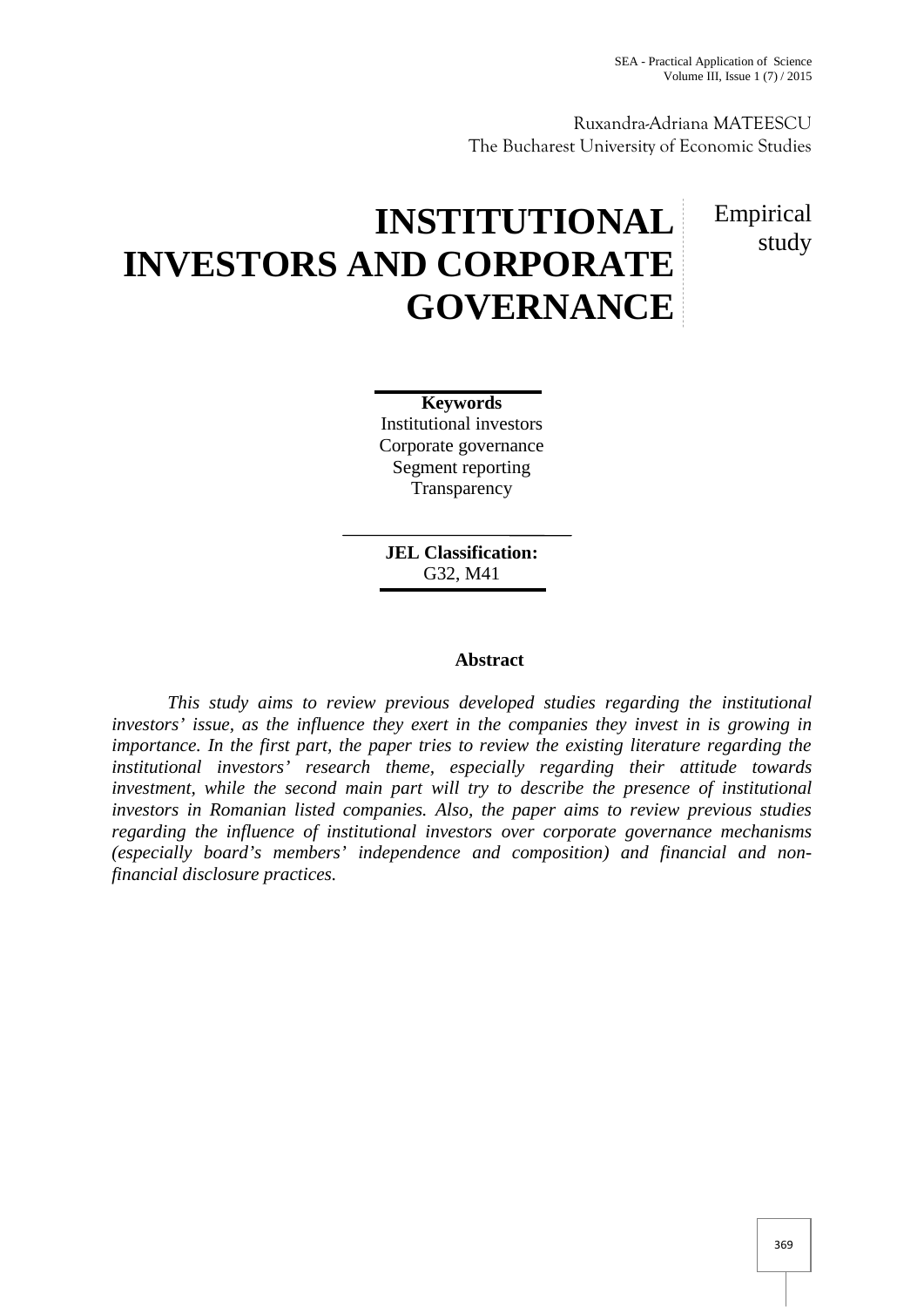### **1. Introduction**

Corporate governance is a concept that has begun to preoccupy more and more worldwide researchers, gaining a very important place in those companies whose main concern is business excellence. The subject of corporate governance has become of a great importance, especially after a series of economic scandals which have led the investors to lose their confidence in managers' ability to best lead the great corporations and public institutions (Cheffins, 2012).

Corporate governance has developed in the context of agency and informational problems which occur in all organisations. Agency problems arise when a part, usually the manager, stops acting in the interest of the investor, but in its own interest. Feleaga (2005) brings into discussion that a fragmented ownership and the increase of the companies have led to the reduction of the investors' power, allowing managers to act according to their interests and to control as they wish the policies of the companies, producing in this manner a concrete separation between ownership and control.

There are two views of what corporate governance means. In a shareholder view, corporate governance is the way how funds suppliers ensure that they will get proper remuneration for the investment made. On the other hand, in a stakeholder view, corporate governance represents a set of institutional and organisational mechanisms whose purpose is to separate power, influence managers' decisions and to reduce their discretionary space (Feleaga, 2010).

Corporate governance is an extremely rich field of study, situated between management, finances, accounting, law, generating a lot of interesting study themes. One of the most important research themes analyses the influence that institutional investors exert over the corporate governance companies choose to implement.

### **2. Institutional investors**

Institutional investors are usually pension funds, insurance companies, banks whose purpose is best investing other persons' funds, having towards them the fiduciary obligation of closely monitoring the companies they invest in but also taking all the necessary measures to protect them against the loss of value but also to ensure this value follows an upward trend (Mallin et al., 2005).

Specialized foreign literature (Ertuna and Tukel 2013, Kirkpatrick and Jesover, 2005, Feleaga, 2005 Bushee, 2004) identifies a number of attitudes and processes through which institutional investors optimize corporate governance mechanisms. Some authors (Carcello et al., 2011, Bushee, 2004) point out that there is often a temptation to treat all investors as a 'homogeneous

mass', although their attitudes are different depending on different situations.

For example, Carcello et al. (2011) tries to differentiate the attitude of the so called *blockholders,* who can be founders of companies or individuals who invest large amounts in one company, of the attitude an *institutional investor* insurance company, pension fund, financial investment company, etc- must have in a company.

Over time, studies have shown that in contrast to individual investors, institutional investors often have another investment attitude, more sophisticated, protecting their investment in a more professional way, from this point of view being more important to study the influence they have on the corporate governance of companies they finance.

Moreover, specialists OECD (2011) noted that attitude towards risk and how institutional investors act is often influenced by the commitments they have made to those whose savings they manage, but it also depends on the industries in which companies operate. Feleag (2005) mentions that in the case the investor is not satisfied with the way his investments are managed, his attitude may be an *exit* type one, for example to carry out the sale of its shares or to take a *voice* type action , trying to improve business practices, using his right to vote.

This idea is supported by Bushee (2004), which states that the so-called transient investors will be interested in short-term gains, avoiding encouraging management in supporting research and development projects, while long-term investors are tempted to use their influence to determine and intervene in optimizing the longterm business of the companies in which they invest in.

The first influence that institutional investors can have on companies is one slightly atypical, being a direct influence. Ertuna and Tukel (2013) shows that in an attempt to attract more institutional investors and thus attract additional capital, companies in countries with less developed governance principles have improved the quality of annual reports by increasing the information given voluntarily, and therefore the level of transparency.

Regarding the direct influence of the institutional investors in companies, while Scott (2011) suggests that institutional investors can improve research and development policies of the companies in which they invest, and remuneration policies of managers, Kirkpatrick and Jesover (2005) extend the area of influence of institutional investors to interventions in the company's strategic decisions, investments, sales of assets, remuneration of the managers and board composition by increasing the number of independent members, but also lobbying for legislative changes in areas such as procurement of companies.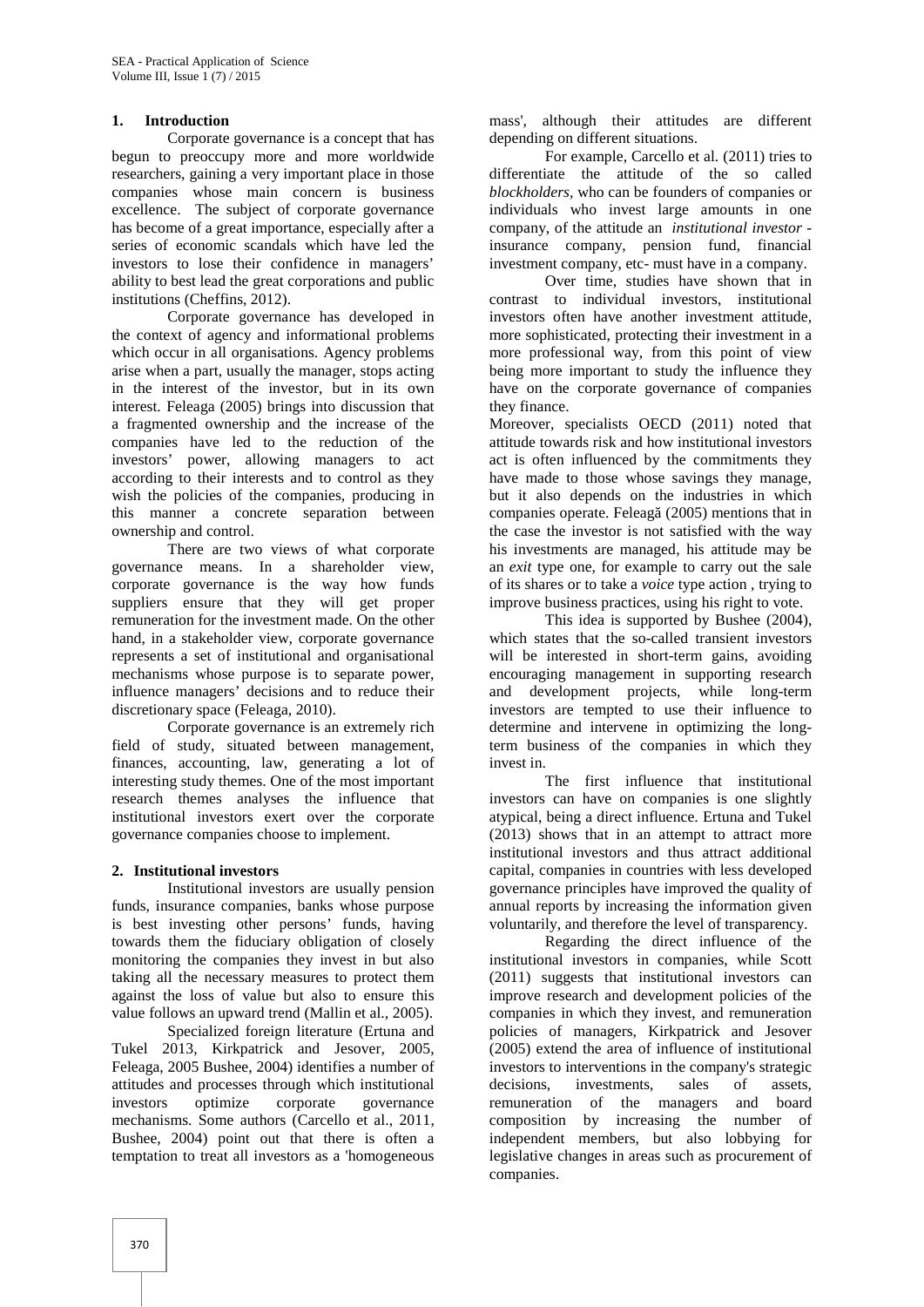Many of these studies, however, are placed in certain countries or institutional contexts, that is why it can be concluded that the level of knowledge is quite fragmented at an international level. Moreover, this issue is just recently being studied in Romania (by Feleag, 2005). Corporate governance in our country appears conceptually and only regular in the early 2000s, the delay being motivated by delays in implementing effective reforms in the political, economic, legal and social environment (Feleaga et al., 2010). This is why researchers began to pay in increasingly more attention to understanding governance practices assimilated by Romanian companies, but also trying to identify the best means by which all stakeholders, especially investors, ensure that their interests were protected by those who lead companies.

That is why I tried to identify to what extent institutional investors in Romanian listed companies get involved in the companies they invest in, assessing to what extent they can ammeliorate corporate governance issues.

The next part of the paper will review previous studies I developed regarding various corporate governance and transparency issues and the influence institutional investors had over them.

### **3. Empirical results**

First of all, analysing the 2012 annual reports disclosed by 15 non-financial companies listed in the first tier of Bucharest Stock Exchange it resulted that 88% of the analysed companies have institutional investors, in these companies the average percentage held by institutional investors in a company's equity being of 45%.

### **Insert table 1 here**

Even though the largest percentage held by institutional investors in a company's equity is of 88,42%, the large value of standard deviation has led us to the conclusion that there are great disparities among these companies, being obvious that diverse number of institutional investors exert different types of influence over corporate governance practices and mechanisms.

Even though these results confirm the fact that institutional investments are just beginning to develop in our country, in-depth analysis have more promising results, as follows.

In another study (Albu et al., 2013), we discovered the fact that the presence of institutional investors has a positive impact on segment disclosure practices. Even though companies in our country have recently implemented IFRS, it seems that the expertise institutional investors have and the importance they give to sound segment information influenced companies they invest in to disclose high quality segment information.

**Insert table 2 here**

Another study we developed (Albu et al, 2014) has confirmed the results obtained in Turkey bu Ertuna and Tukel (2013), namely that institutional investors have a positive impact on the quality of the financial statements and the annual report disclosed by the companies they invest in. **Insert table 3 here**

In a more in-depth analysis, we discovered the fact that in Romanian listed companies, institutional investors have a positive impact especially on the disclosure of voluntary nonfinancial information (subsidiaries, impact on the environment, intellectual capital, CSR) and, as we expected, they exert a positive influence over corporate governance issues, such as presentation of corporate governance information, shareholders rights, the existence of a company corporate governance code, the disclosure of the Comply or Explain statement and others.

# **Insert table 4 here**

Even though we expected to seize a positive relation between the presence of institutional investors and the size and composition of the companies' boards, the Pearson correlation showed no connecction between those indicators, being a sign that there are more changes to be done regarding the influence institutional investors should and really exert over the companies' boards, as the importance of an independent board is increasing more and more nowadays.

# **4. Conclusions**

The issue of corporate governance has become of a great importance nowadays, especially in those companies whose objective is business excellence. Given that the influence of institutional investors is increasing in those companies they invest in, it is of a great importance to exactly understand in which areas do they have the power and expertise to intervene in.

Several empirical studies previously developed by us regarding the institutional investors' influence in Romanian listed companies have shown that they are interested in building a sound financial and non-financial disclosure system, paying great attention to segment reporting, but also to disclosing high-quality non-financial information, especially to presenting useful information regarding the corporate governance mechanisms implemented in the companies they invest in.

It is very important to continue studying the behaviour of institutional investors especially in emerging countries, as the institutional investments are growing day by day.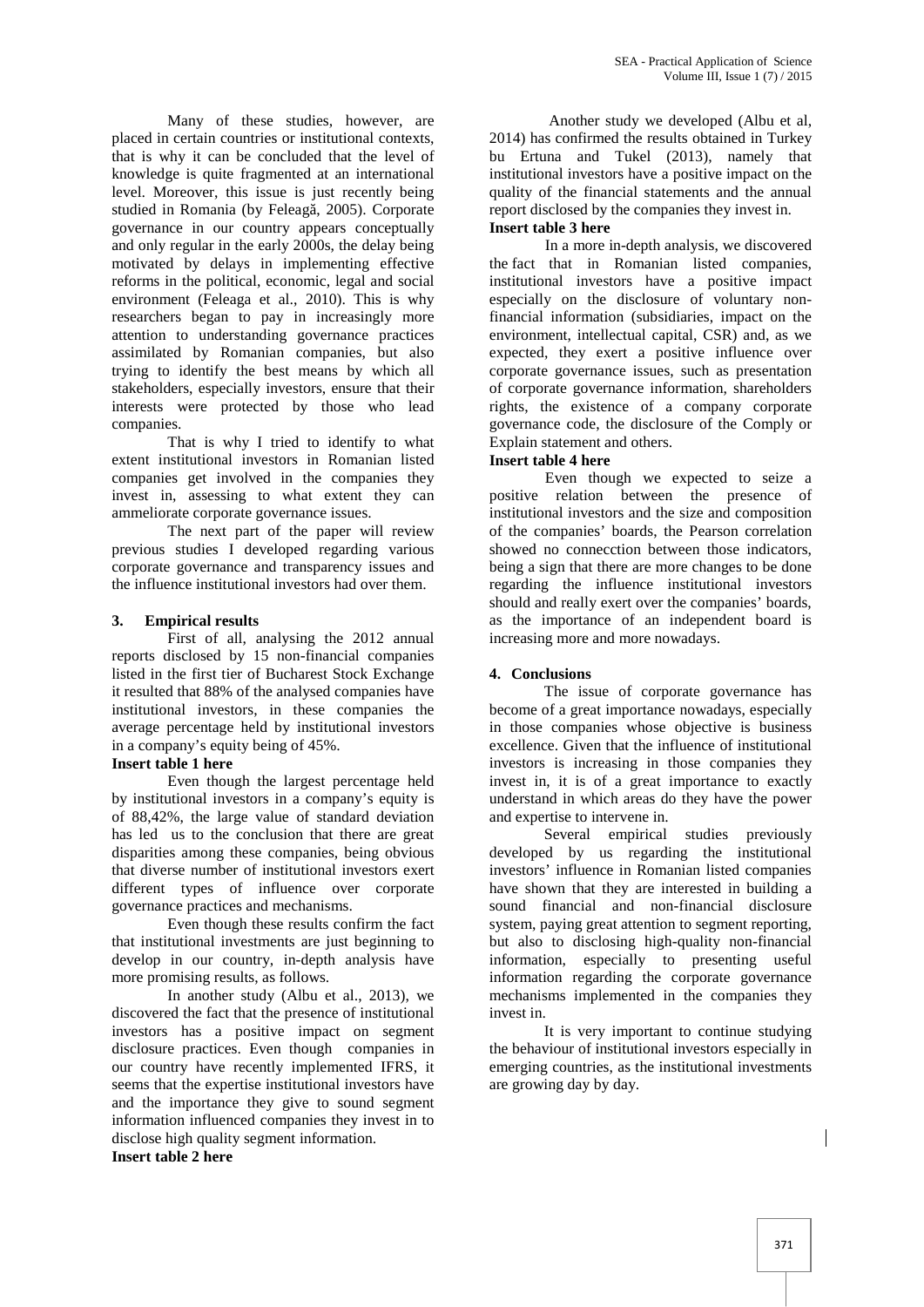**This work was co-financed from the European Social Fund through Sectoral Operational Programme Human Resources Development 2007-2013, project number POSDRU/159/1.5/S/134197 "Performance and excellence in doctoral and postdoctoral research in Romanian economics science domain".**

# **REFERENCES**

- [1] Albu, C.N., Albu, N., Vasile, L., Mateescu, R., (2014) .Transparency and quality of financial disclosures. The case of Romanian listed companies. *Zeszyty Teoretyczne Rachunkowosci, vol. 78 (134),* 7-24
- [2] Albu, C.N, Albu, N., Mateescu, R. (2013). Analiza practicilor de raportare pe segmente – cazul societatilor cotate la BVB [Segment reporting practices analysis- The case of BSE listed companies]. *Audit financiar, no. 106*, 32:38
- *[3]* Bushee, B. (2004). Identifying and attracting the 'right' investors: evidence on the behavior of institutional investors. *Journal of Applied Corporate Finance, Volume 16, No. 4,* 28-35
- [4] Carcello, J., Hermanson, D., Ye, Z. (2011). Corporate governance research in accounting and auditing: insights, practice, implications and future research<br>directions. Auditine: A Journal of directions. *Auditing: A Journal of Practice&Theory, Vol.30, No.3,* 1-31
- [5] Cheffins, B. (2012). The history of corporate governance. *ECGI Working Paper Series in Law, Working Paper No.184*, available at http://papers.ssrn.com/sol3/papers.cfm?abstrac t id=1975404
- [6] Ertuna, B., Tukel, A. (2013) Do foreign institutional investors reward transparency and disclosure. Evidence from Istanbul Stock Exchange*. Journal of Emerging Market Finance, vol. 12(1)*, 31-57
- $[7]$  Feleaga, N. (2005) Investitorii institutionali i guvernan a întreprinderii [Institutional investors and the company's governance]. *Economie teoretic i aplicat*, *no.* 10,55-60
- [8] Feleaga, N., Feleaga, L., Dragomir, V.(2010). Comparative legal perspectives on international models of corporate governance. *African Journal of Business Management Vol. 4(18),* 4135-4145
- [9] Jesover, F., Kirkpatrick, G. (2005). The revised OECD principles of corporate governance and their relevance to non-OECD countries. *Corporate Governance:An International Review,vol.13(127),* 126-137
- [10]Mallin, C., Mullineux, A., Wihlborg, C.(2005). The financial sector and corporate governance: the UK case. *Corporate Governance: An International Review, Vol. 13, No. 4,* 532-541
- [11]OECD (2011). The role of institutional investors in promoting good corporate governance. *Corporate Governance, OECD Publishing*, available at http://www.oecd.org/daf/ca/49081553.pdf
- [12] Scott, R. (2011). Institutional investors and corporate financial policies. *ProQuest Dissertations and Theses* Available at http://gradworks.umi.com/34/49/3449663.html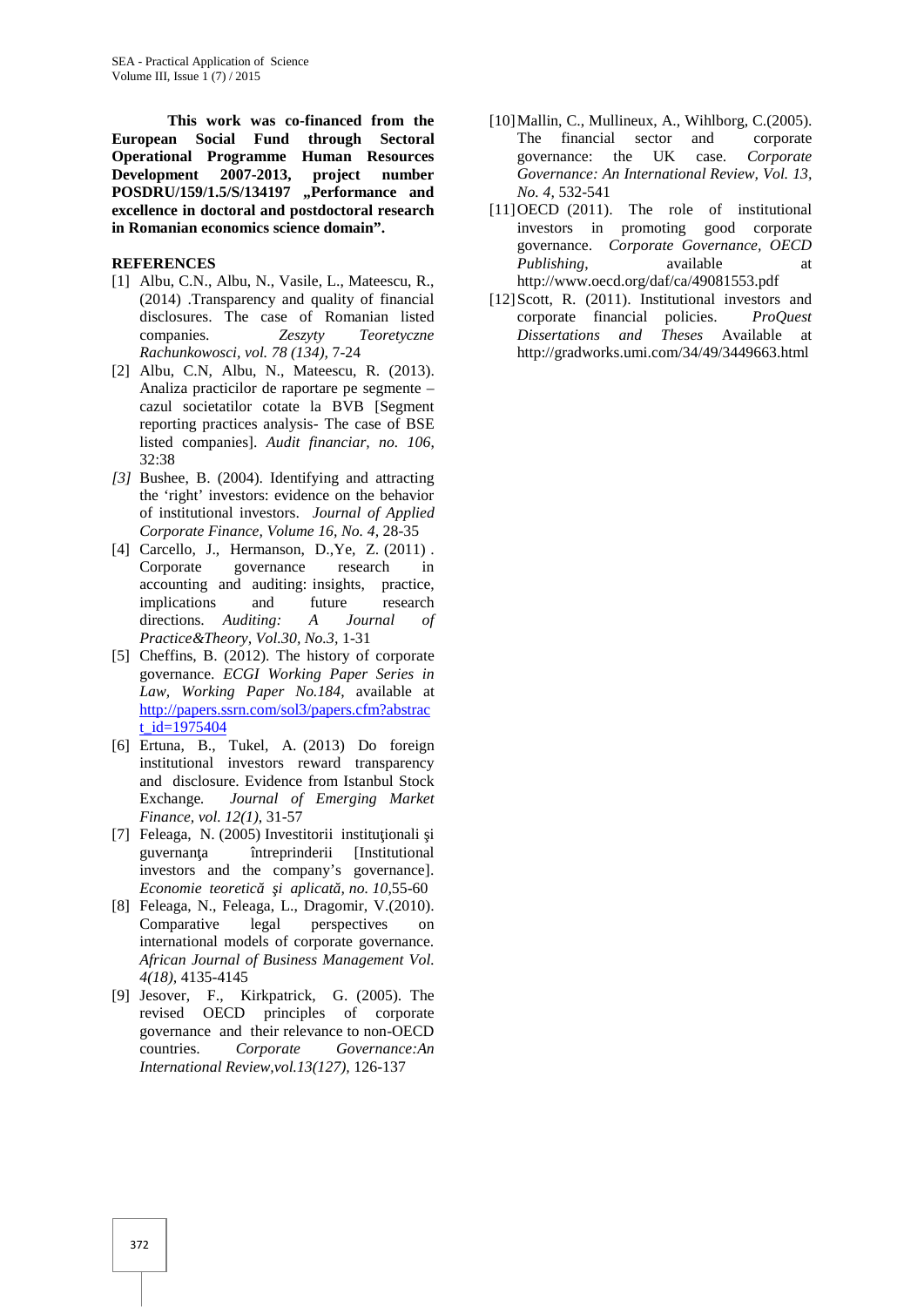# **APPENDIX**

### **Table 1**

Descriptive statistics for institutional investors' presence

|                          | Min | Max   | Average | Median | StDev |
|--------------------------|-----|-------|---------|--------|-------|
| Institutional investors  |     | 88.42 | 45.10   | 54.81  | 31.41 |
| Common Andrew's more and |     |       |         |        |       |

Source: Author's research

#### **Table 2**

Regression results

|                         | IFRS 8 compliance level |
|-------------------------|-------------------------|
| Size                    | $-0.457$                |
| Auditor                 | 1,436*                  |
| Growth                  | 0.37                    |
| Ownership diffusion     | $-1,728**$              |
| Institutional investors | $1,021*$                |
| Leverage                | $-0.43$                 |
| Profitability           | $-1,107$                |
| F-value                 | 4,034**                 |
| Adjusted R-square       | 0,603                   |

Source: Albu, C.N, Albu, N., Mateescu, R., "Analiza practicilor de raportare pe segmente – cazul societatilor cotate la BVB" [Segment reporting practices analysis- The case of BSE listed companies]

| Table 3                                                           |            |           |          |            |               |          |               |               |               |
|-------------------------------------------------------------------|------------|-----------|----------|------------|---------------|----------|---------------|---------------|---------------|
| Correlation results between general scores and firm-level factors |            |           |          |            |               |          |               |               |               |
|                                                                   |            |           |          |            | institutional |          |               | international |               |
| Variables                                                         | auditor    | size      | growth   | ownership  | investors     | leverage | profitability | sales         | <b>TRANSP</b> |
| auditor                                                           |            |           |          |            |               |          |               |               |               |
| size                                                              | $0.716***$ | 1         |          |            |               |          |               |               |               |
| growth                                                            | 0.000      | 0.028     |          |            |               |          |               |               |               |
| ownership                                                         | $-0.431$   | $-0.502*$ | 0.107    | 1          |               |          |               |               |               |
| institutional                                                     |            |           |          |            |               |          |               |               |               |
| <i>investors</i>                                                  | 0.111      | 0.422     | 0.289    | $-0.185$   | 1             |          |               |               |               |
| leverage                                                          | 0.345      | $-0.137$  | $-0.239$ | $-0.255$   | $-0.518**$    | 1        |               |               |               |
| profitability                                                     | $-0.272$   | $-0.116$  | 0.354    | 0.075      | 0.272         | $-0.423$ | 1             |               |               |
| international                                                     |            |           |          |            |               |          |               |               |               |
| sales                                                             | 0.389      | 0.433     | $-0.067$ | $-0.431$   | 0.324         | $-0.242$ | 0.079         | 1             |               |
| <b>TRANSP</b>                                                     | 0.346      | $0.675*$  | 0.252    | $-0.256$   | 0.298         | $-0.223$ | $-0.095$      | 0.042         | 1             |
| <b>QUALITY</b>                                                    | $0.602**$  | $0.552**$ | 0.201    | $-0.543**$ | $0.495*$      | 0.249    | 0.232         | 0.432         | 0.371         |

\*, \*\*, \*\*\* Denotes significance at the 10%, 5% and 1% levels.

Source: Albu, C.N., Albu, N., Vasile, L., Mateescu, R., "Transparency and quality of financial disclosures. The case of Romanian listed companies"